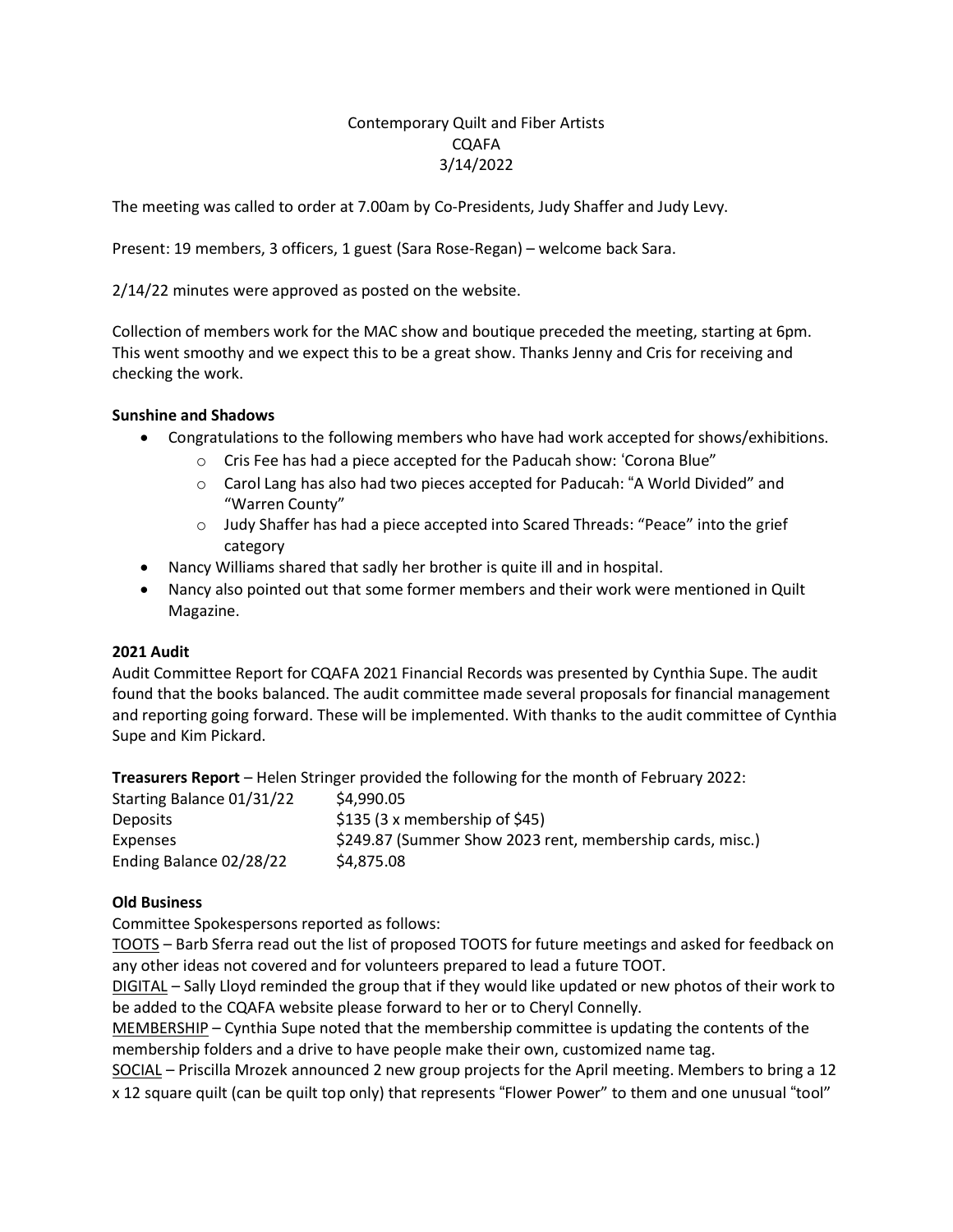that they use in their creative process. Both of these should be anonymous, not shared with any other member prior to the April meeting and brought in an opaque bag – so, anonymous. Members will be able to retrieve their work and tools after the meeting.

WORKSHOP – Neither Carole nor Marcia was able to be present for the meeting, but they have requested feedback on their proposed topics for future workshops. They had previously sent out an online survey. For members unable to access the survey, hard copies were brought to the meeting and Judy Shaffer encouraged people to fill them in.

# MAC Show

Cris Fee provided an update.

Sign-up sheets were again available for installation, take down and additional food for the reception scheduled for 3/25 from 6pm-8pm. People bringing individually wrapped food items for the reception to aim to be there at 5.45pm.

One or two more volunteers to help with installation would be welcome. Especially needed are people to do demo's; Wednesday 4/13 10am-3pm is expected to be the busiest day. If you are volunteering to demo, you are not required to be there for the whole day and there will be a break for lunch. The name of the show is "The Art of Fiber".

Karen Breed, owner of The Quilters Studio of Loveland has generously donated \$500 to help with publicity for the show. Cris suggested that one of CQAFA board should send her a thank you note (actioned).

For future shows, consider thinking more broadly of other clubs/groups that might be interested in hearing about them such as Woodworkers Guild etc.

# **Discounts**

We now have 5 merchants that will give discounts to CQAFA members upon presentation of their membership cards. Details of participating merchants, % discounts and items qualifying for discount are all on the members page of the website (password to members tab: cqafa2020 …low case no spaces) but briefly:

Kramers, Quilter Studio of Loveland, Silk Road, Stitches in Glendale and Seams so Easy in Fairfield. We continue to consider expanding this group. If you have any additional ideas or contacts, please speak to one of the Co-Presidents as they are leading this effort.

# CQAFA logo Contest

We have 3 entries to date; more entries are welcome and encouraged. A reminder that there is a \$50 gift card for Kramers for the winning entry.

# Barn Show

- Inventory: May 9th @ CQAFA monthly meeting. Collection TBD
- Hang Date: June 1
- Opening Reception: June 5 1p-4p (note this date is different to what was discussed at the meeting)
- Take Down: June 14th and after CQAFA monthly meeting June  $13<sup>th</sup>$ .

Sally Lloyd\* Dionn Tron\*, Marie Kennedy and Jennifer Graham will coordinate the show. There was a discussion around whether we need a name for the show or simply "CQAFA Summer Show". Sally to decide.